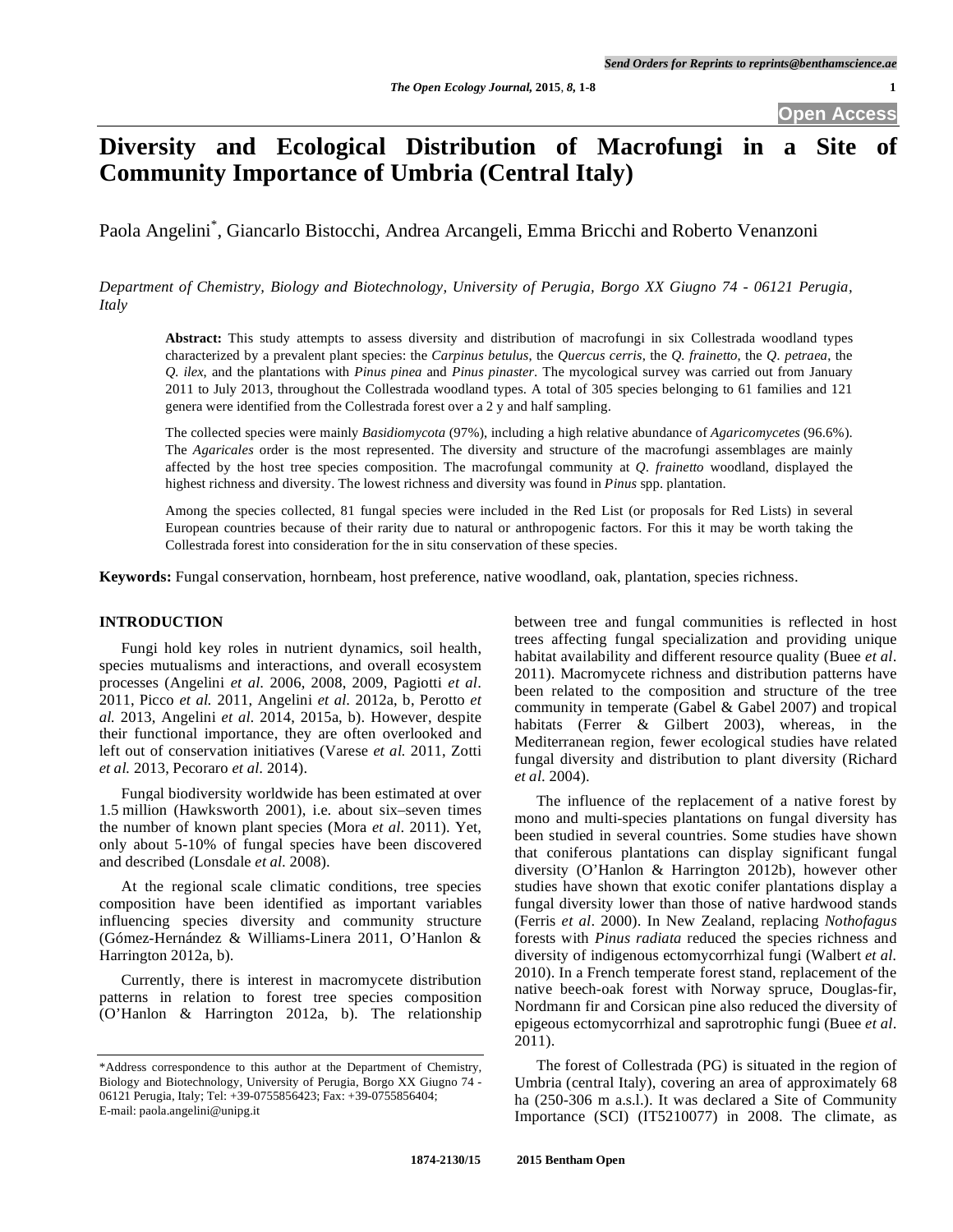

**Fig. (1).** Map showing the six studied Collestrada woodland types: 1.Cb, *Carpinus betulus*; 2.Qc, *Quercus cerris*; 3.Qf, *Quercus frainetto*; 4.Qp, *Quercus petraea*; 5.Qi, *Quercus ilex*; 6.Pspp., *Pinus* spp*.* 

revealed by the phytoclimatic analysis of the Umbria region, is similar to that of the town of Perugia. According to bioclimatic indices, this can be defined as Temperate Macroclimate, Upper Hilly Thermotype, Lower Humid Umbrotype, with dry summers and maximum precipitation in spring and autumn (Angelini *et al.* 2014).

 Recent studies have shown that the biodiversity of several groups of organisms in the Collestrada forest, including that of birds, invertebrates and vascular plants, is surprisingly rich (Orsomando *et al.* 2004, Poponessi *et al*. 2014), but there have been few and brief systematic studies of diversity or ecology of macrofungi (Angelini *et al*. 2012a, 2015a). This paper is the first attempt to assess the diversity and distribution of macrofungi in natural and plantation Collestrada woodlands over a thirty-one month period.

 The aims of this study are to describe the macrofungal communities of Collestrada forest and compare the macrofungal species richness and community assemblages in all six Collestrada woodland types characterized by a prevalent plant species.

### **METHODS**

 In the forest of Collestrada, the mycological investigation was carried out from January 2011 to July 2013, throughout the most widespread local plant communities: (1) *C*. *betulus* L. woodland (43.08061111°N 12.46213889°E), (2) *Quercus cerris* L. woodland (43.0795°N 12.462°E), (3) *Quercus frainetto* Ten. woodland (43.0799722°N 12.46569444°E), (4) *Quercus petraea* (Matt.) Liebl. woodland (43.0808889°N 12.4613056°E), (5) *Quercus ilex* L. woodland (43.0812222°N 12.4610278°E), (6) plantation with stone pine (*P*. *pinea* L*.*) and maritime pine (*Pinus pinaster* Aiton*.*) (43.08325°N 12.46091667°E) (Fig. **1**).

 The number of woodlands visited and the number of surveys per woodland were higher during the fruiting season, which was from April to May until late July and from September to November for the 2 y and half period. Throughout the fruiting season each woodland type was usually visited once every one or two weeks. During the out of season months, a subset of six woodlands was surveyed once per month. The surveys were limited to macromycetes that were visible to the naked eye (greater than 1 mm in size) (Arnolds 1981).

 Collections were identified with reference to standard texts and dried specimens were deposited at the DCBB (Department of Chemistry, Biology and Biotechnology, University of Perugia, Italy) herbarium. Nomenclature follows Index Fungorum (http://www.indexfungorum.org) and Dictionary of the Fungi (Kirk *et al.* 2008).

 The macrofungal species recorded were split into functional groups based on their primary mode of nutrition: Am associated with bryophytes-possibly weak parasitic, Em ectomycorrhizal, Em (Sh) ectomycorrhizal or sometimes lignicolous saprotroph, Em?(St) maybe ectomycorrhizal o sometimes terrestrial saprotroph, Pn necrotrophic parasite, Pn (Sh) necrotrophic parasite or sometimes lignicolous saprotroph, Pn (Sh?) necrotrophic parasite or maybe lignicolous saprotroph, Sc coprophilous, Sh lignicolous saprotroph, Sh (Em?) lignicolous saprotroph or maybe ectomycorrhizal, Sh (Pn) lignicolous saprotroph or sometimes necrotrophic parasite, Sh (Sk) lignicolous saprotroph or sometimes herbaceous saprotroph, Sh (St) lignicolous saprotroph or sometimes terrestrial saprotroph, Sk herbaceous saprotroph, Sk (Pn) herbaceous saprotroph or sometimes necrotrophic parasite, Sk (Pn?) herbaceous saprotroph or maybe necrotrophic parasite, Sk (Sh) herbaceous saprotroph or sometimes lignicolous saprotroph, St terrestrial saprotroph, St (Am) terrestrial saprotroph or maybe associated with bryophytes-possible weakly parasitic, St (Em?) terrestrial saprotroph or maybe ectomycorrhizal, St (Sh) terrestrial saprotroph or sometimes lignicolous saprotroph, St (Sc) terrestrial saprotroph or sometimes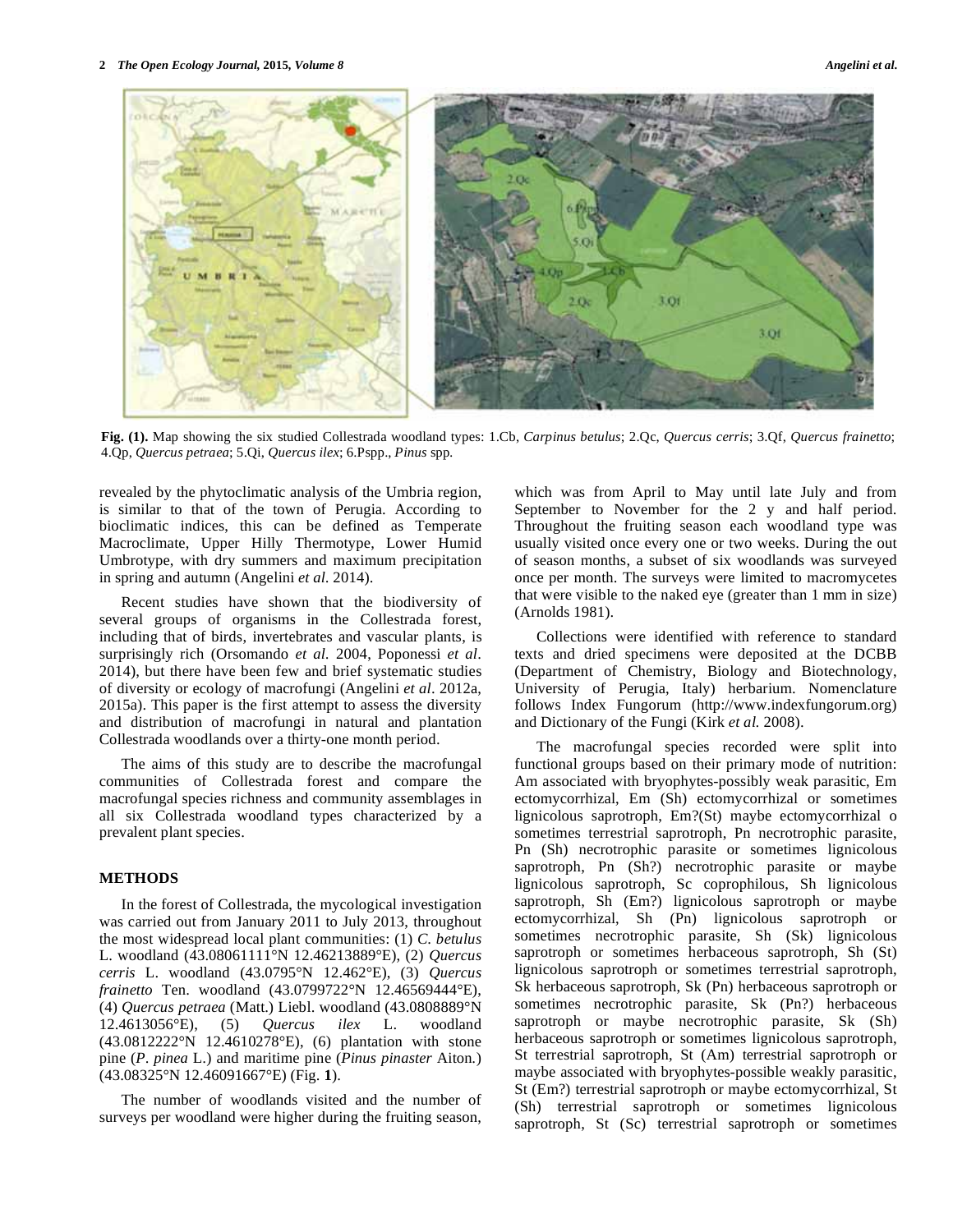

**Fig. (2).** Species accumulation curves and bootstrap estimate of total richness for random samples of collected macrofungi in the Collestrada forest (EstimateS 8.2).



**Fig. (3).** Number of fungal species from each ecological group recorded in Collestrada forest (PG, Umbria, Italy).

coprophilous, and UNK unknown groups (Arnolds 1995). To determine the dominant macromycete species, abundance and relative abundance were assessed. Abundance is the total number of individuals (basidiomata or ascomata) collected per species, whereas the relative abundance is the proportion of individuals (basidiomata or ascomata) from each species in relation to the total number of basidiomata/ascomata recovered (x100). The distribution of relative species abundance was analysed using a rank–abundance curve. Species accumulation curves, bootstrap estimates of total richness  $(S)$ , and diversity indexes (Fisher's  $\alpha$ , Shannon J', Simpson 1/D) were inferred using EstimateS 8.2 (R.K. Colwell, http://purl.oclc.org/estimates). To examine similarity in the communities of macrofungi within and among Collestrada woodland types, only similarity indices based on presence/absence data only (Jaccard's index) and relative abundance (Morisita-Horn index) (Angelini *et al*. 2012b) were used.

### **RESULTS**

 A total of 305 species belonging to 61 families and 121 genera were identified from the woodlands over the 2 y and half (31 months) sampling. The bootstrap analysis estimated a total of 378 species, indicating that our sampling detected 80.7 % of the richness (Fig. **2**). The number of fungal species from each ecological group recorded in Collestrada forest are shown in Fig. (**3**).

 In total 4,975 basidiomata and ascomata were harvested. The rank abundance curves for each of the woodland types are similar as they all follow log-normal distribution, although the relative abundance of individual species are different in each of the woodland types (Figs. **4-5**). The collected species were mainly *Basidiomycota* (97% of the individuals), including a high relative abundance of *Agaricomycetes* Doweld (99.6%). The *Dacrymycetes*  Doweld and *Tremellomycetes* Doweld constituted only 0.06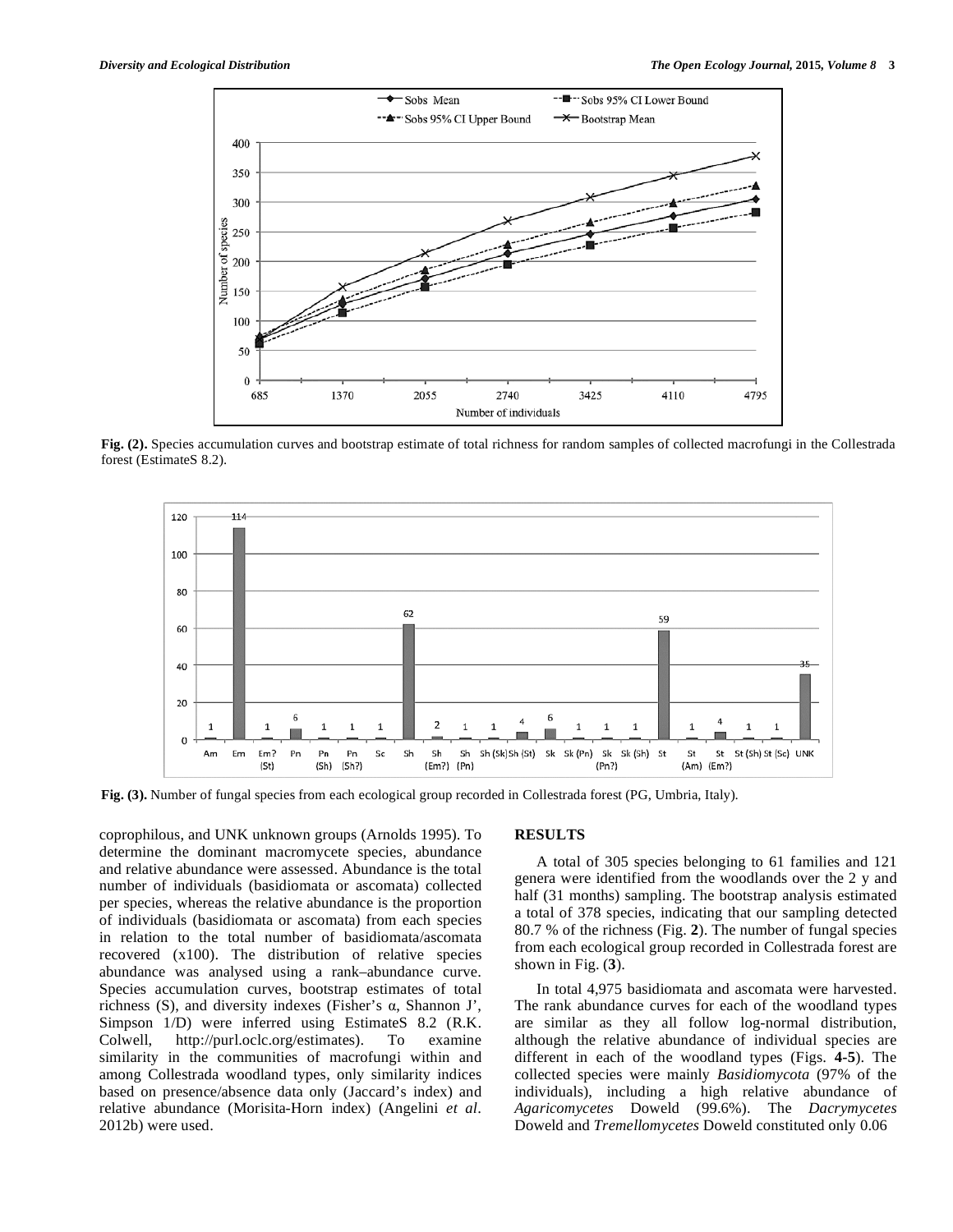

**Fig. (4).** Dominance–diversity curves for Collestrada species of macrofungi. Most abundante species to least abundante ones are ordered from left to right.



### Relative species abundance

**Fig. (5).** Dominance–diversity curves for Collestrada woodland types species of macrofungi: **a**) *Carpinus betulus*; **b**) *Pinus* spp*.*; **c**) *Quercus cerris*; **d**) *Q. frainetto;* **e**) *Q. ilex*; **f**) *Q. petraea*. The most abundant species to least abundant ones are given from left to right.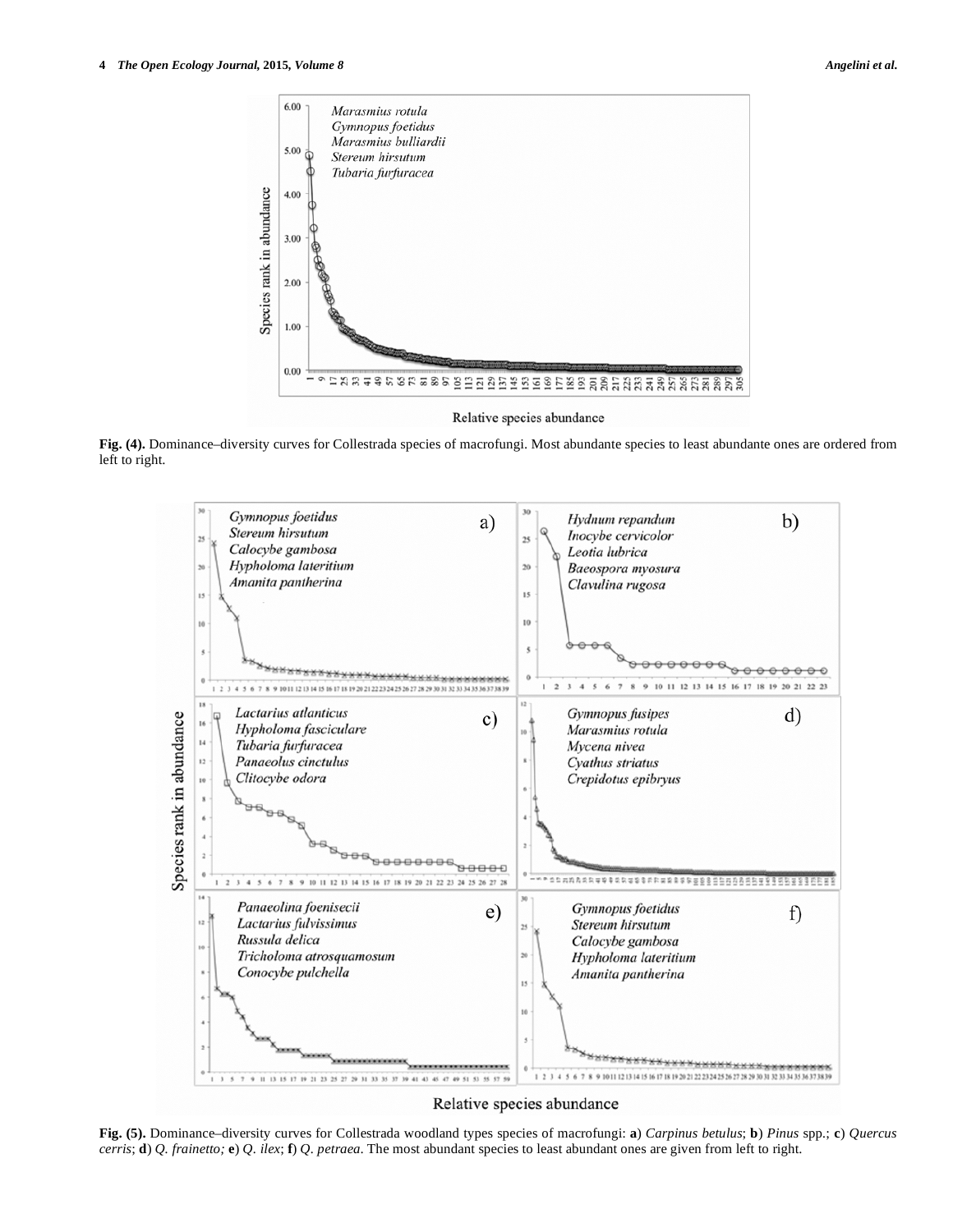| Woodland          | Carpinus       | <b>Pinus</b> | <i><b>Quercus</b></i> | <i><b>Quercus</b></i> | <i><b>Quercus</b></i> | <i><b>Quercus</b></i> | Collestrada |
|-------------------|----------------|--------------|-----------------------|-----------------------|-----------------------|-----------------------|-------------|
|                   | <b>betulus</b> | spp.         | cerris                | frainetto             | petraea               | ilex                  | forest      |
| Diversity index   |                |              |                       |                       |                       |                       |             |
| Shannon J'        | 3.41           | 2.47         | 2.91                  | 4.2                   | 2.71                  | 3.6                   | 4.74        |
| Simpson $(1/D)$   | 18.41          | 7.31         | 13.67                 | 34.97                 | 8.65                  | 23.69                 | 62.98       |
| Fisher's $\alpha$ | 21.54          | 9.48         | 9.98                  | 48.34                 | 10.43                 | 26.11                 | 72.5        |
| Richness $(S)$    | 84             | 22           | 28                    | 186                   | 39                    | 59                    | 305         |

**Table 1. Diversity of macrofungal communities in relation to Collestrada woodland types.** 

**Table 2. Similarity of macrofungi communities in relation to Collestrada woodland type (Cb** *Carpinus betulus***; Qc** *Quercus cerris***; Qf**  *Q. frainetto***; Qp** *Q. petraea***; Qi** *Q. ilex***; Pspp** *Pinus* **spp.), reflecting similarity based on presence/absence data only (Jaccard's index, below diagonal) and relative abundance (Morisita-Horn, above diagonal).** 

|      | $\mathbf{C}\mathbf{b}$   | Qc                       | Qf                       | <b>Qp</b>                | Qi                       | <b>Pspp</b>              |
|------|--------------------------|--------------------------|--------------------------|--------------------------|--------------------------|--------------------------|
| Cb   | $\overline{\phantom{a}}$ | 0.074                    | 0.151                    | 0.33                     | 0.106                    | 0.017                    |
| Qc   | 0.087                    | $\overline{\phantom{0}}$ | 0.259                    | 0.118                    | 0.021                    | 0.001                    |
| Qf   | 0.174                    | 0.065                    | $\overline{\phantom{a}}$ | 0.106                    | 0.03                     | 0.04                     |
| Qp   | 0.15                     | 0.047                    | 0.119                    | $\overline{\phantom{0}}$ | 0.005                    | 0.007                    |
| Qi   | 0.135                    | 0.061                    | 0.104                    | 0.054                    | $\overline{\phantom{a}}$ | 0.005                    |
| Pspp | 0.029                    | 0.02                     | 0.061                    | 0.052                    | 0.038                    | $\overline{\phantom{a}}$ |

and 0.28%, respectively, of the collected basidiomycetes. The *Dothideomycetes* O.E. Erikss. & Winka*, Leotiomycetes*  O.E. Erikss. & Winka*, Orbilomycetes* O.E. Erikss. & Baral*, Pezizomycetes* O.E. Erikss. & Winka and *Sordariomycetes*  O.E. Erikss. & Winka classes belonging to *Ascomycota* were detected in 0.05%, 0.53%, 0.14%, 1.51% and 0.74% of the total basidiomata and ascomata number, respectively. The families that contained the most species were *Russulaceae* Lotsy (27), *Mycenaceae* Overeem (25), *Tricholomataceae* R. Heim ex Pouzar (25), *Marasmiaceae* Roze ex Kühner (18), and *Amanitaceae* R. Heim ex Pouzar (17), which together accounted for about 36.72% of the total surveyed species. *Mycena* (Pers.) Roussel was the most diverse *genus* with 24 species recorded from the forest plots over the 31-month period, followed by *Amanita* Pers. (17), *Russula* Pers. (17), *Cortinarius* (Pers.) Gray (14), and *Lactarius* Pers. (10).

 In the entire dataset, *Marasmius rotula* (Scop.) Fr. and *Gymnopus foetidus* (Sowerby) J.L. Mata & R.H. Petersen were the most abundant taxa, followed by *Marasmius bulliardii* Quél*.*, *Stereum hirsutum* (Willd.) Pers. and *Tubaria furfuracea* (Pers.) Gillet (Fig. **4**).

 Total number of basidiomata and ascomata, species richness and relative abundance of the dominant species differed among woodlands (Table **1**, Fig. **5**). The species composition differed among the six woodlands (Fig. **4**).

 One species was found in all woodland types (*Tubaria furfuracea*), 2 were found in five forest types (*Tubaria furfuracea, Mycena epipterigia*), 8 were found in four forest types, 35 were found in three forest types, 62 were found in two forest types, and 198 were found in only one forest type.

 Diversity of macrofungi ranged from 48.34-9.48 (Fisher's  $\alpha$ ), 4.2-2.47 (Shannon index), and 34.97-7.31 (Simpson index) depending on woodland type (Table **1**). The macrofungal community at *Q. frainetto* woodland, displayed the highest richness and diversity with 186 species among 2,218 carpophores. The smallest number of species (22) was found in *Pinus* spp. plantation.

 Similarity indices calculated for macrofungal community of the Collestrada woodland types ranged from 0.02 (*Pinus*  spp*. vs*. *Quercus cerris*) to 0.174 (*Quercus frainetto* vs. *Carpinus betulus*) based on presence–absence data (Jaccard's index), and from 0.001 (*Pinus* spp. vs. *Quercus cerris*) to 0.33 (*Carpinus betulus* vs. *Quercus petraea*) based on relative abundance (Morisita-Horn index) (Table **2**).

 Among the 305 species collected, 81 fungal species were included in the Red List (or proposals for Red Lists) in several European countries because of their rarity due to natural or anthropogenic factors [i.e. *Boletus permagnificus*  Pöder, *B. roseoalbidus* (Alessio & Littini) G. Moreno & Heykoop*, B. ichnusanus* (Alessio, Galli & Littini) Oolbekk.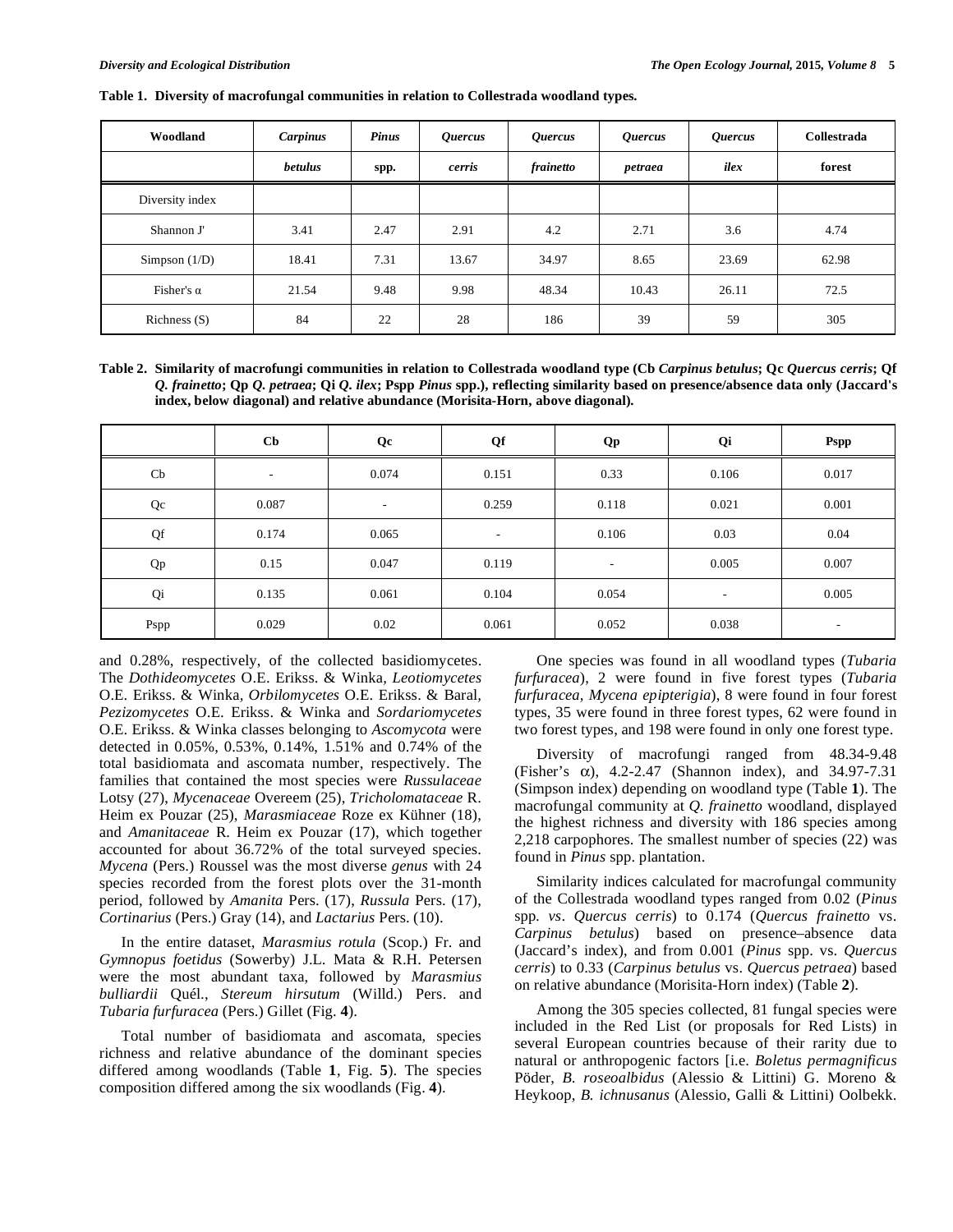

**Fig. (6).** *Sarcosphaera coronaria* (Jacq.) J. Schröt. (photo: Giancarlo Bistocchi).

and *Sarcoscypha coccinea* (Gray) Boud.] (http://www.wsl.ch/eccf/). Among these, it is noteworthy the presence of *Amanita eliae* Quél. included in the preliminary list of 23 species considered rare and / or threatened to Italy, given by the mycology work group for the Italian Botanical Society (Venturella *et al.* 1997). It is also noteworthy the presence of *Sarcosphaera coronaria* (Jacq.) J. Schröt. (Fig. **6**), included in the list of 33 fungal species threatened at the European level included in Annex 1 of the Bern Convention (ECCF, 2001). Finally, also important, is the presence of *B. ichnusanus*. It, along with 12 other 'non policy species', has recently been included in the Red List of the Italian Flora, assessed against the IUCN Criteria and Categories (Rossi *et al*. 2013).

### **DISCUSSION**

 This study provides a comprehensive analysis of macrofungal species richness, abundance and diversity in Collestrada forest (Umbria, Italy). Mycoecological studies on *Quercus cerris* L., *Q. frainetto* Ten., *Q. ilex* L. and *Q. petraea* (Matt.) Liebl. woodlands have been carried out in Italian (Venturella 2001, Zotti *et al.* 2008) and in some Europen forests (O'Hanlon & Harrington 2012a, b, Richard *et al.* 2004, Ortega *et al*. 2010, Fodor 2013). Comparisons of the macrofungal communities of Italian forests (i.e. Collestrada forest) and Spanish Oak forests (Ortega *et al.* 2010, Ortega & Navarro 2006) reveals noticeable similarities

in the distributions of many species; however, there are also distinct differences between the two communities, for example some species are much more common in Italian forests [e.g. *Boletus roseoalbidus* (Alessio & Littini) G. Moreno & Heykoop, *Boletus subtomentosus* L., *Clitopilus prunulus* (Scop.) P. Kumm., *Laccaria impolita* Vellinga & G.M. Muell., *Russula torulosa* Bres.] while others are more common in Spanish counterpart forests [e.g. *Boletus spretus*  Bertéa, *Leccinum pseudoscabrum* (Kallenb.) Šutara, Russula *amoena* Quél., *Tricholoma stiparophyllum* (S. Lundell) P. Karst., *Entoloma philocistus* Hauskn. & Noordel.]. Larger discrepancies are found between the macrofungal communities of Collestrada Oak woodlands in Italy and Atlantic Oak woodlands in Ireland (O'Hanlon & Harrington 2012b). These communities share few similarities regarding species common in both forests; with just *Stereum hirsutum* (Willd.) Pers. and *Armillaria mellea* (Vahl) P. Kumm. being of similar distribution.

 Although there were differences in species richness, the most common species-rich genera in the genera *Mycena*  (Pers.) Roussel, *Amanita* Pers., *Russula* Pers., *Lactarius*  Pers., *Inocybe* (Fr.) Fr. and *Tricholoma* (Fr.) Staude in our study were also commonly found in the few other studies in Mediterranean oak forests (Richard *et al.* 2004, Ortega & Navarro 2006, Ortega *et al.* 2010). However, these genera are also some of the most species-rich genera worldwide (Kirk *et al.* 2008), so their high species richness may not be a distinguishing factor of Collestrada woodland types.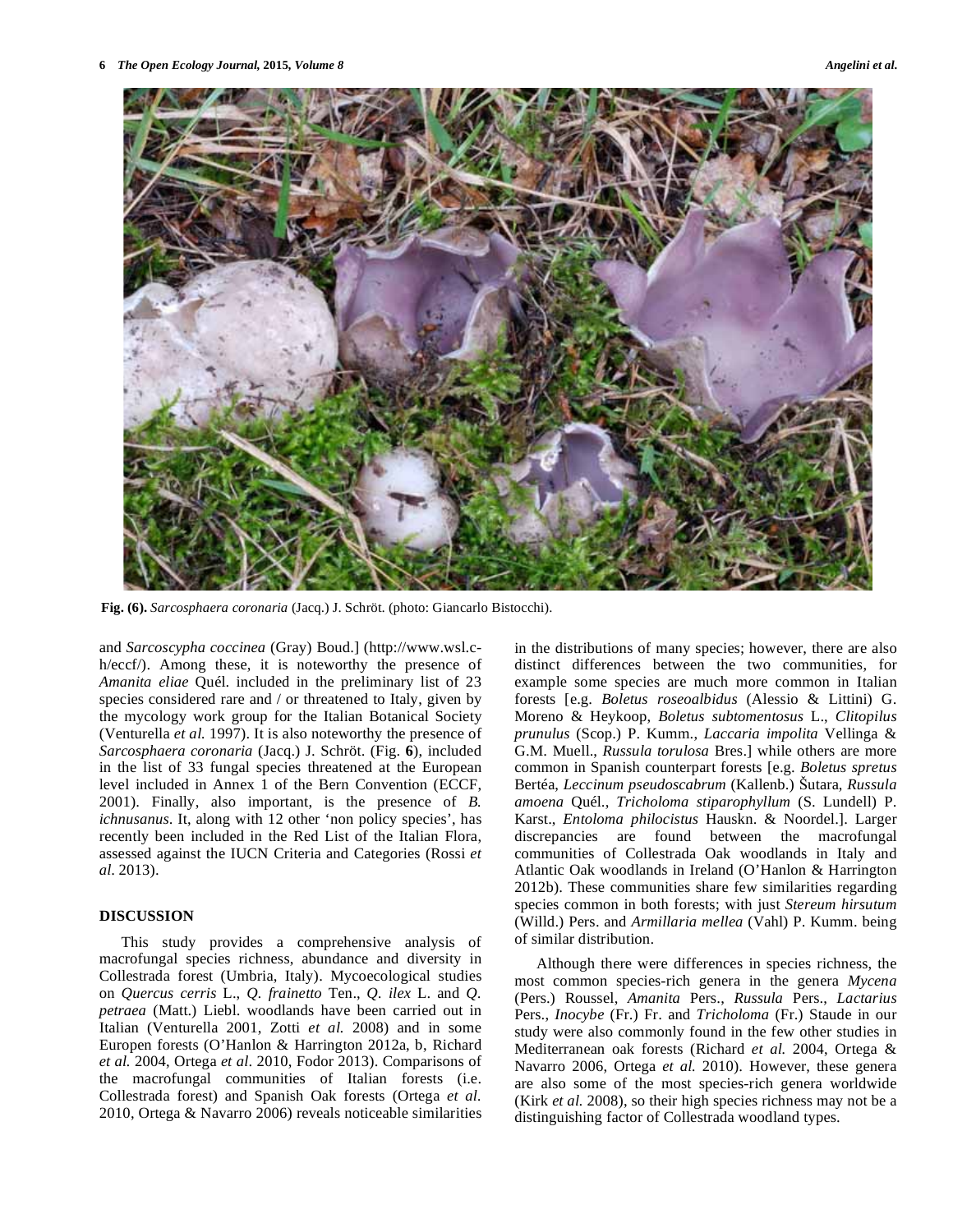The study of Collestrada forest is still far from complete, as indicated by both the suggestion that less than 81% of the macromycete species for Collestrada is known and the high diversity predicted by the bootstrap analysis in the present study. Several authors have reported the importance of sampling macrofungi over periods of several years to record the majority of the species present at a site (Gómez-Hernández & Williams-Linera 2011).

 Our results indicate differences in macromycete species richness, abundance and diversity patterns between Collestrada woodland types. The existence of distinctive macrofungal communities related to the dominant tree species of the forest has been confirmed in many other studies (Buee *et al.* 2011). The diversity indexes (Fisher's  $\alpha$ , Shannon, Simpson) indicated clearly that the macrofungal community of *Q. frainetto* woodland were richer and more diverse than the other woodland types.

 Species richness and diversity indexes of *Pinus* spp. plantation were significantly lower than the natural woodlands.

 Conifers (*P*. *pinea* L. and *P. pinaster* Aiton) are not naturally distributed in our area but they are often planted and owing to their capacity for dispersal they are practically present in every wooded area. These sporadic conifers do not have a noticeable influence on the phanerogamic communities of broad-leaved forests but they do affect the mycoflora especially by promoting mycorrhizal fungi (Sousa *et al.* 2011).

 Several fungi in the current study have been listed in more than one nutritional category (Table **2**) and Arnolds (1995) points out that it is difficult to place some fungi in a nutritional group because of dual roles. Em was the most abundant ecological group, producing around 18.02% of all samples. However, abundance of mycorrhizal mycelium and root tips may be different, as seen in studies examining the below-ground mycorrhizal communities using molecular approaches (Richard *et al*. 2005, Smith *et al.* 2007). The contrasting patterns are suggested to be a consequence of many fungal species being unable to produce basidiomata and ascomata or producing inconspicuous ones. Other explanations include large differences in reproductive and explorative strategies among fungi. In addition, the optimum fruiting conditions for some species may not have occurred in the studied years.

 It has been found that 81 fungal species, which appear relatively common in the analysed woodlands of the Collestrada forest, have resulted to be at risk of endangerment or even extinction in various other European countries (http://www.wsl.ch/eccf/); for this it may be worth taking the Collestrada forest into consideration for the in situ conservation of these species.

### **CONCLUSION**

 This study has shown that Collestrada forest, composed of six different woodland types with particular plant assemblages, provides distinct habitats for diverse macrofungal species, not in the least ectomycorhizal species. The diversity and distribution of the macrofungi assemblages are mainly affected by the host tree species composition and by climate.

 The information obtained can be used as a baseline to discern future trends associated with climate change, to interpret trends resulting from mushroom harvesting and management, and is therefore important for management, conservation strategies and the conservation policy.

## **CONFLICT OF INTEREST**

 The authors confirm that this article content has no conflicts of interest.

### **ACKNOWLEDGEMENTS**

 The authors would like to thank Jeri-Lynn Elizabeth Fleming for her part in editing the English of this article.

### **REFERENCES**

- Angelini, P, Pagiotti, R, Menghini, A & Vianello, B (2006) Antimicrobial activities of various essential oils against foodborne pathogenic or spoilage moulds. *Annals of Microbiology*, 56, 65-9.
- Angelini, P, Granetti, B & Pagiotti, R (2008) Effect of antimicrobial activity of melaleuca alternifolia essential oil on antagonistic potential of pleurotus species against trichoderma harzianum in dual culture. *World Journal of Microbiology and Biotechnology*, 24, 197-202.
- Angelini, P, Pagiotti, R, Venanzoni R & Granetti, B (2009) Antifungal and allelopathic effects of asafoetida against trichoderma harzianum and pleurotus spp. *Allelopathy Journal*, 23, 357-68.
- Angelini, P, Bistocchi, G, Arcangeli, A & Venanzoni R (2012a) Preliminary check-list of the macromycetes from collestrada forest ecosystems in perugia (italy). *Mycotaxon*, 120, 505-6.
- Angelini, P, Rubini, A, Gigante, D, Reale, L, Pagiotti, R & Venanzoni, R (2012b) The endophytic fungal communities associated with the leaves and roots of the common reed (phragmites australis) in lake trasimeno (perugia, italy) in declining and healthy stands. *Fungal Ecology*, 5, 683-93.
- Angelini, P, De Angelis, MC, Guerzoni, RP, Gigante, D, Rubini, A, Properzi, A & Venanzoni, R (2014) Wood identification of pile dwellings from the bronze age san savino site (lake trasimeno, central italy). *Plant Biosystems*, 148, 713-22.
- Angelini, P, Compagno, R, Arcangeli, A, Bistocchi, G, Gargano, ML, Venanzoni, R & Venturella G (2015a) Macrofungal diversity and ecology in two mediterranean forest types. *Plant Biosystems*, DOI: 10.1080/11263504.2014.987844 (in press).
- Angelini, P, Tirillini, B, Properzi, A, Rol, C & Venanzoni, R (2015b) Identification and bioactivity of the growth inhibitors in tuber spp. methanolic extracts. *Plant Biosystems*, DOI: 10.1080/11263- 504.2014.983575 (in press).
- Arnolds, E (1981) Ecology and coenology of macrofungi in grasslands and moist heathlands in drenthe, the netherlands. part 1. introduction and synecology. *Biblioteca Mycologica*, 83, 1-410.
- Arnolds, E, Kuyper, TW & Noordeloos, EM (1995) *Overzicht Van De Paddestoelen in Nederland –* Nederlandse Mycologische Vereniging, Wijster, Nederland, p. 872.
- Buee, M, Maurice, JP, Zeller, B, Andrianarisoa, S, Ranger, J, Courtecuisse, R, Marçais, B & Le Tacon, F (2011) Influence of tree species on richness and diversity of epigeous fungal communities in a french temperate forest stand. *Fungal Ecology*, 4, 22**-**31.
- European Council for the Conservation of Fungi (ECCF) (2001). *Datasheets of threatened mushrooms of Europe*, candidates for listing in appendix i of the convention. Strasbourg.
- Ferrer, A & Gilbert, GS (2003) Effect of tree host species on fungal community composition in a tropical rain forest in panama. *Diversity and Distributions*, 9, 455-68.
- Ferris, R, Purdy, K, Humphrey, JW & Quine, CP (2000) *An Introduction to New Landscape Ecology Research In British Forests*. Forestry Commission Information Note 34. Forestry Commission, Edinburgh.